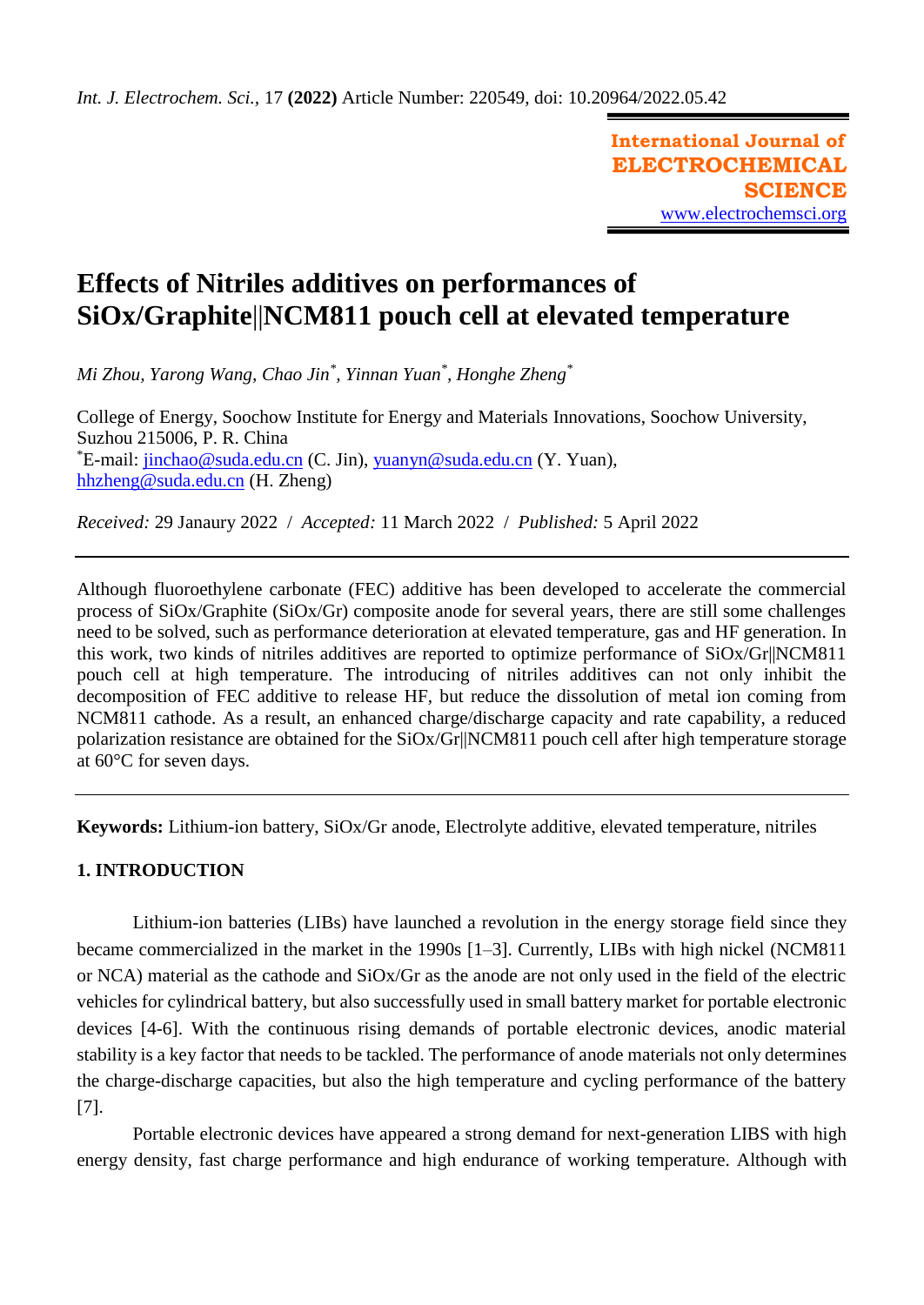excellent stability and properties, the commercial anode materials graphite has relatively low capacity, which becomes a restricted factor. So the replacement of the traditional graphite with silicon anode has attracted much attention in recent years [8-10]. The super high theoretical capacity(about 4000mAh/g) is the obvious superiority compared with graphite. So silicon has been the preferred anode material for second-generation lithium ion battery. However, its commercial utilization is limited by the multivolume swelling and shrinkage in the lithium-ion battery charge and discharge process [11-12]. For the past few years, researchers have been studying the silicon oxide-graphite (as SiOx/Gr) composite anode and advantages occurs from the equilibrium between reversible capacity and volume swelling [13].

To decrease electrolyte consumption and reduce volume expansion, it is effective to construct stable solid electrolyte interface (SEI) on the surface of SiOx/Gr anode [11,14,15]. Vinylene carbonate (VC) and fluoroethylene carbonate (FEC) [16-18], used as the electrolyte additives, have made big contributions for the commercial application of SiOx/Gr anode. FEC could increase and improve the cycle life of battery successfully, and is an unique and standard additive to silicon anode [19-21]. However, due to the strong reduction on the anode, FEC could be reduced and induce secondary reaction. Some researchers assumed the mechanism that FEC can form some F-polymer, which promotes the decomposition of LiPF $_6$  [3, 22, 23]. Through OEMS studies, some researchers found that FEC could bring abundant dissolution of  $Li<sub>2</sub>CO<sub>3</sub>$ , and increase the generation of  $CO<sub>2</sub>$ , assembling a large amount of gas [24].

In our previous work, systematic discussion was conducted on the effects and attenuation mechanism of FEC on the SiOx/Gr||NCM811 pouch cell at high temperature. Results demonstrated that FEC can accelerate the decomposition of LiPF<sub>6</sub> salt to produce more HF, which will destroy SEI eventually and cause performance degradation of pouch cells [25]. Therefore, how to lower the negative influence of FEC and lessen the content of HF impurity will be discussed in this work. Nitrile additives, such as adiponitrile (APN) and succinonitrile (SN), as illustrated in Scheme 1, usually used in HV LCO battery system. Both of them can be mixed with high oxidation Co metal ion to protect the LCO cathode [26,27]. But whether nitriles have the same function on high nickel cathode and silicon anode is unknown. Therefore, both APN and SN electrolyte additives were researched to discuss the effects on the performance of SiOx/Gr||NCM811 pouch cells at elevated temperature.





Adiponitrile (APN) Succinonitrile (SN) **Scheme 1**. Chemical structure of APN and SN electrolyte additive

#### **2. EXPERIMENTAL SECTION**

#### *2.1 Preparation of electrolytes and cells*

Solvents: EC (Ethylene Carbonate, Purity>99.95%) and DEC (Diethyl Carbonate, purity>99.98%), offered by Shenzhen Capchem Chemicals Co., Ltd., both will be dried by 4A molecular sieves before usage. Electrolyte were made in an argon-filled glove box (Braun, Germany,  $H_2O \le$ 0.1ppm,  $O_2 \le 0.1$ ppm). Two blank electrolytes were selected in this experiment, with the formulation 1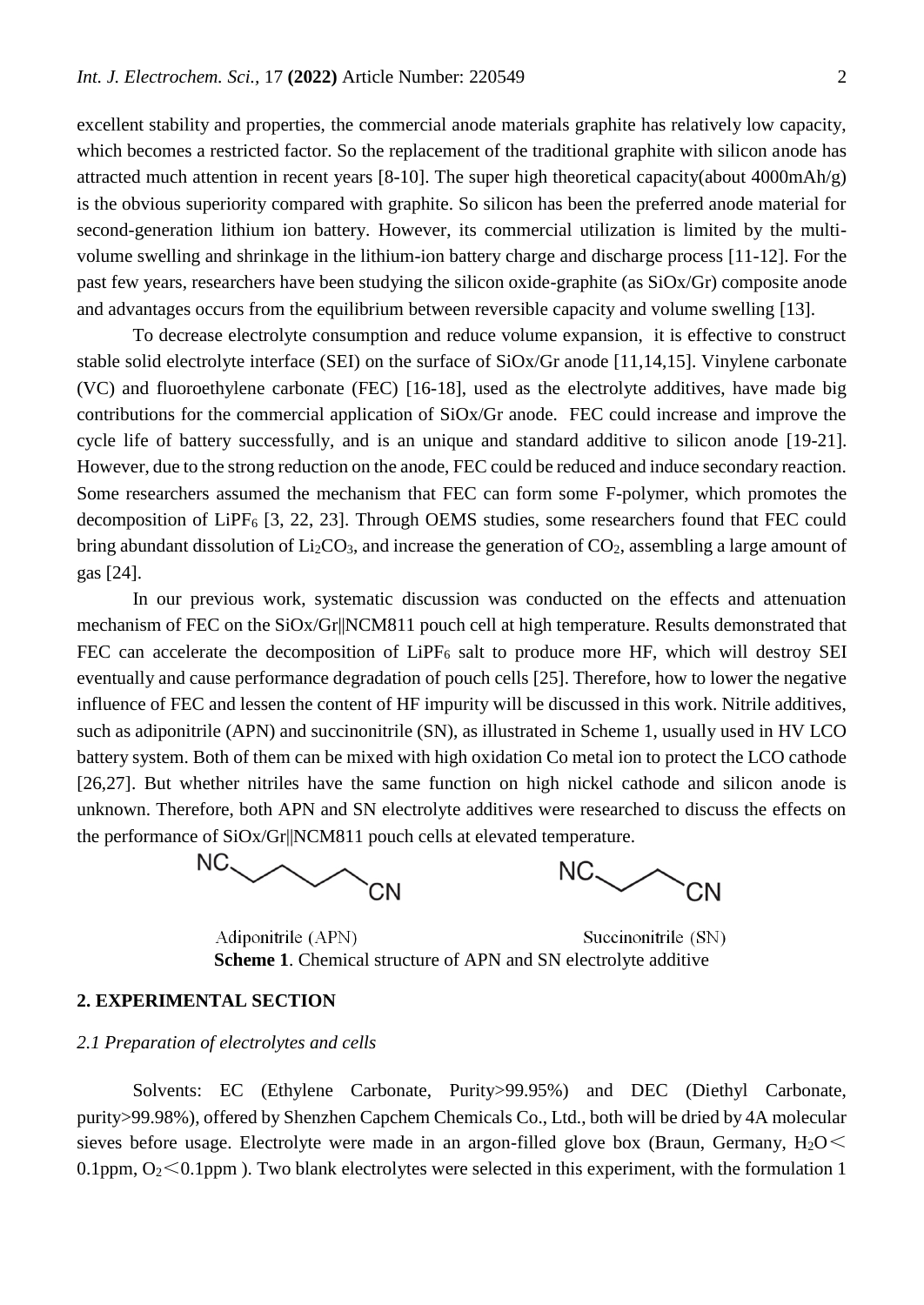mol/L LiPF6 in EC/DEC=3:7 (wt.%) as blank1 electrolyte (noted as Blank1), and the formulation of 1 mol/L LiPF<sub>6</sub> in EC/DEC=3:7 (wt.%) with 10%FEC as blank2 electrolyte (noted as Blank2). In order to guarantee the quality of electrolyte, both HF and moisture will be controlled below 20 ppm by Karl-Fisher and NaOH titration. The experimental group of electrolytes were made by adding various kinds of additive and formulations are listed in Table 1&Table 2.

| $\sim$ which is a commutational or written or $\sim$ . We we write $\sim$ . The second commutation of $\sim$ |                                                |  |
|--------------------------------------------------------------------------------------------------------------|------------------------------------------------|--|
| <b>Electrolyte</b>                                                                                           | <b>Components</b>                              |  |
| Blank $1(B1)$                                                                                                | 1 mol/L LiPF <sub>6</sub> in EC/DEC=3:7 (wt.%) |  |
| <b>B1-APN</b>                                                                                                | Blank 1 electrolyte $+$ APN                    |  |
| <b>B1-SN</b>                                                                                                 | Blank 1 electrolyte $+ SN$                     |  |

**Table 1.** Formulations of electrolytes used in SiOx/GrIL i coin half cell

| <b>Table 2.</b> Formulations of electrolytes used in SiOx/Gr  NCM811 pouch cell |                                                    |  |
|---------------------------------------------------------------------------------|----------------------------------------------------|--|
| <b>Electrolyte</b>                                                              | <b>Components</b>                                  |  |
| Blank $2(B2)$                                                                   | 1 mol/L LiPF6 in EC/DEC=3:7 (wt.%) with $10\%$ FEC |  |
| <b>B2-APN</b>                                                                   | Blank 2 electrolyte $+ 1\%$ APN                    |  |
| $B2-SN$                                                                         | Blank 2 electrolyte $+2\%$ SN                      |  |

Li-fun Technology (HuNan, China) supplied the pouch cells without any electrolyte. With the capacity of 1.8Ah, the cells are composed of high nickel NCM811 cathode and SiOx/Gr anode (10 wt.% SiOx). Steps are listed below: Firstly, the dry pouch cells will be cut a small opening along the air trap side to be dried in vacuum oven to dry the water, with the temperature of 85°C for 24 h. Secondly, the experimental electrolyte will be injected into the sealed pouch cell to achieve full electrolyte wetting at 45°C for about 48 h. Thirdly, after being charged to 3.7 V at 0.05 C, the cells will be placed in an oven of high temperature for about 48 h at 45°C. In this step, aging is finished. At last, the pouch cells were resealed by vacuum sealing machine. Formation steps were finished by charging the cells to 4.2V at 0.05C and discharging them to 3.0V.

The basic function of various additive is evaluated by CR2032 half coin cells composed in an argon-filled glove box with the active material of SiOx/Gr (cutting from the NCM811/SiO-C pouch cells). The physical separator is PE membrane and the counter electrode is Li wafer. The diameters of Li wafer and SiOx/Gr electrode are both12 mm, and that of the separator is 17 mm. *2.2 Measurements*

Pouch cell formation: After electrolyte injection, the pouch cells as-prepared were rest for 24 h at RT (Room Temperature) before being charged at 0.05 C for 3 h, 0.1 C for 3 h, 0.2 C for 2 h, with 5 mins rest between each step. The pouch cells were degassed and vacuum sealed at 180°C for 4 s after aging for 24h@45 °C. After that, with the 0.05C as the cutting current, they were charged to 4.2V at 0.1C , then discharged to 3.0V at 0.2C.

Pouch cell electrochemical test: discharge/charge cycling performances were evaluated in Land C2000 battery test system. Before the test, the cells were put into the oven of 25°C to rest for 0.5 h. After that, with 20 mA as the cutting current in each cycle, they were charged to 4.2 V at 0.5 C and then discharged to 3.0V at 0.5 C.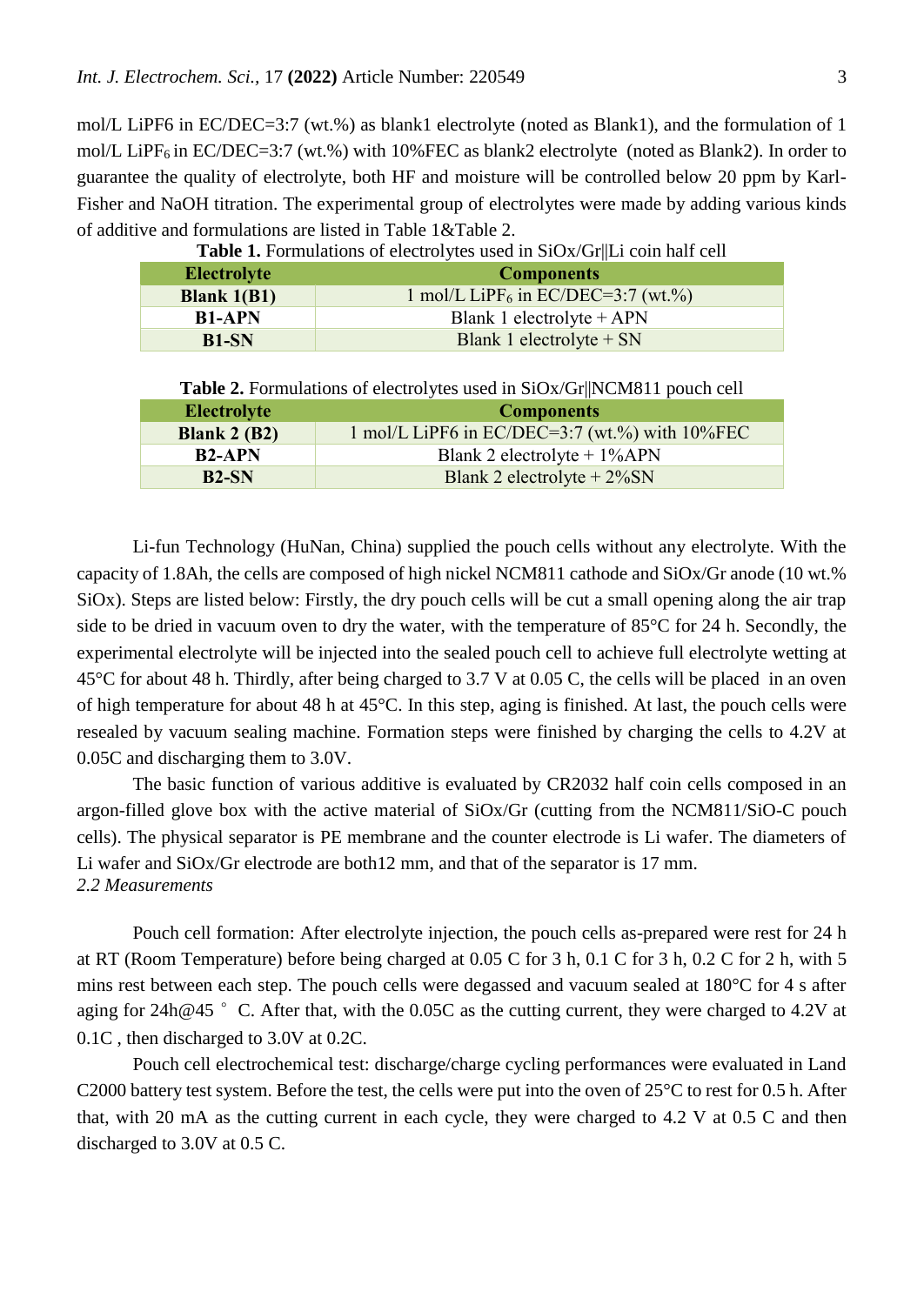Pouch cell rate capability test : the test was also carried out in the same system(Wu han, China). 100% SOC pouch cell was discharged with 0.2C, 1C and 2C in sequence after formation.

Pouch cell high temperature storage test: with 0.05C as the cutting current, the cells were firstly charged to 4.2 V at 0.05C after formation and then discharged to 3.0V or 2.75V at 1 C at 25 °C. with the discharge capacity marked as C1 accordingly. Then the cell was charged again to 4.2 V at 0.5 C, and reserved for a couple of days in the oven at 60 °C. After that, it was discharged to 3.0 V or 2.75V at 1 C at 25 °C with discharge capacity noted as C2 accordingly. Afterwards, a new charge/discharge cycle was conducted at 25 °C with the discharge capacity recorded as C3 accordingly. At last, evaluation can be carried out in the the capacity recovery (C3/C1) and capacity retention (C2/C1). On the basis of the Archimedes principle, before and after 60 °C storage, the thickness of swelling can be calculated by weighing the pouch cell in ultrapure water .

DQ/DV curves were tested to evaluate the reduction potential of various additives by Maccor battery test system[28].

Microstructure and morphology of SiO/Gr anode were profiled by the scanning of electron microscope (SEM, Hitachi S-4800) at 15KV.

Transition metal ion dissolution of cathode was evaluated by ICP measurement. After the formation, the concentration of Transition metal ion (Ni2+, Co2+, Mn2+) in electrolyte was analyzed by seperating the pouch cell.

Additive consumption was tested by GC (gas chromatography) to analyze the residual contents of each additive in the charging step of 3.2V, 4.2V after capacity check.

#### **3. RESULTS AND DISCUSSION**

| <b>Electrolyte</b> | <b>HF</b> content (ppm) |               |  |
|--------------------|-------------------------|---------------|--|
|                    | before Storage          | after Storage |  |
| <b>Blank 2</b>     |                         |               |  |
| <b>B2-APN</b>      |                         |               |  |
| $B2-SN$            |                         | າາ            |  |

**Table 3.** HF of electrolytes before and after storage @ 60°C 7days

In order to evaluate the thermal instability of FEC in the electrolyte, the electrolyte of 1 mol/L LiPF<sub>6</sub> in EC/DEC=3:7 (wt.%) with 10%FEC (Blank2) with different kinds of nitriles were stored at 60°C for 7days, which is showed in Table 3. An obvious HF rising occurred in Blank2, which was about 160% from 18 to 48ppm. While electrolytes with nitriles of B2-APN and B2-SN has increased by about 40~50% for HF. The results indicate that many acidic compounds are produced in FEC electrolyte during HT storage. The reason has been discussed at last paper. With the strong electronegativity of FEC, it could initiate the decomposition of LiPF6, and the latter will produce PF5 and HF. But obviously, we can observe from Table 3 that the addition of nitriles in the electrolyte has the ability to decelerate the formation of HF.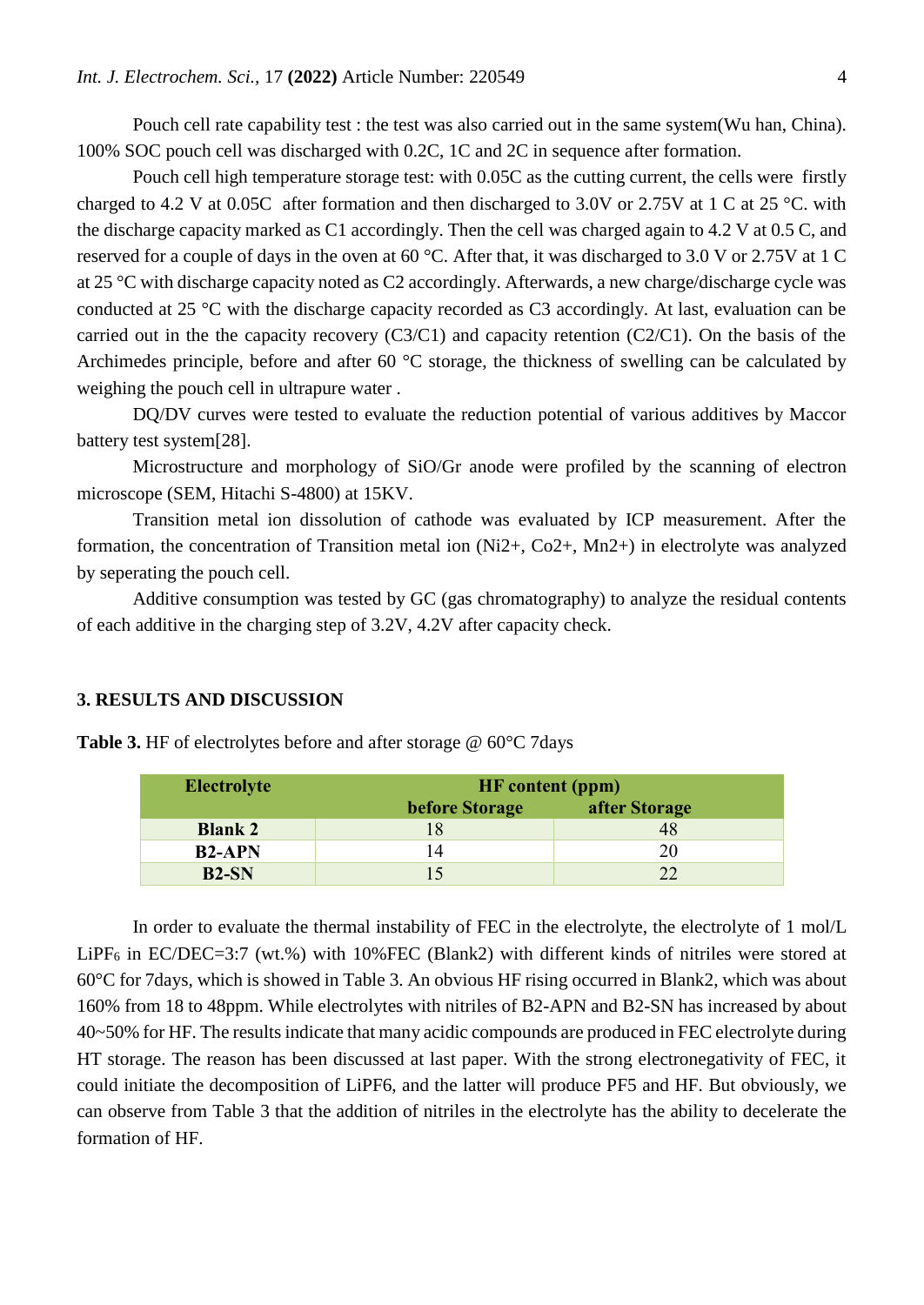

**Figure 1.** Initial charge-discharge curve of SiOx/Gr||NCM811 pouch cells in Blank2 electrolyte with different additives

Fig. 1 presents the initial charge-discharge of  $SiOx/Gr||NCM811$  pouch cells, 1 mol/L LiPF<sub>6</sub> in EC/DEC=3:7 (wt.%) with 10%FEC as based. Compared with nitriles electrolyte, a reduced discharge capacity of 1900 mAh is delivered by the FEC-based electrolyte without nitriles. While for nitriles electrolyte, the discharge capacity is 1965 mAh and 2040 mAh for SN and APN respectively. These results come from the electrochemical reduction of FEC, showing that the voltage for pouch cells with FEC is about 2.5 V with Li+ intercalation. However, there is no extra reduction peaks in the initial charge curves after adding nitriles additives, indicating that the nitrile additives will not be reduced at the SiOx/Gr anode. It could suppress the consumption of FEC while increase the initial discharge capacity [1, 22].



**Figure 2.** High-temperature storage properties of SiOx/Gr||NCM811 pouch cells after stored at 60°C for 7 days with 100% SOC state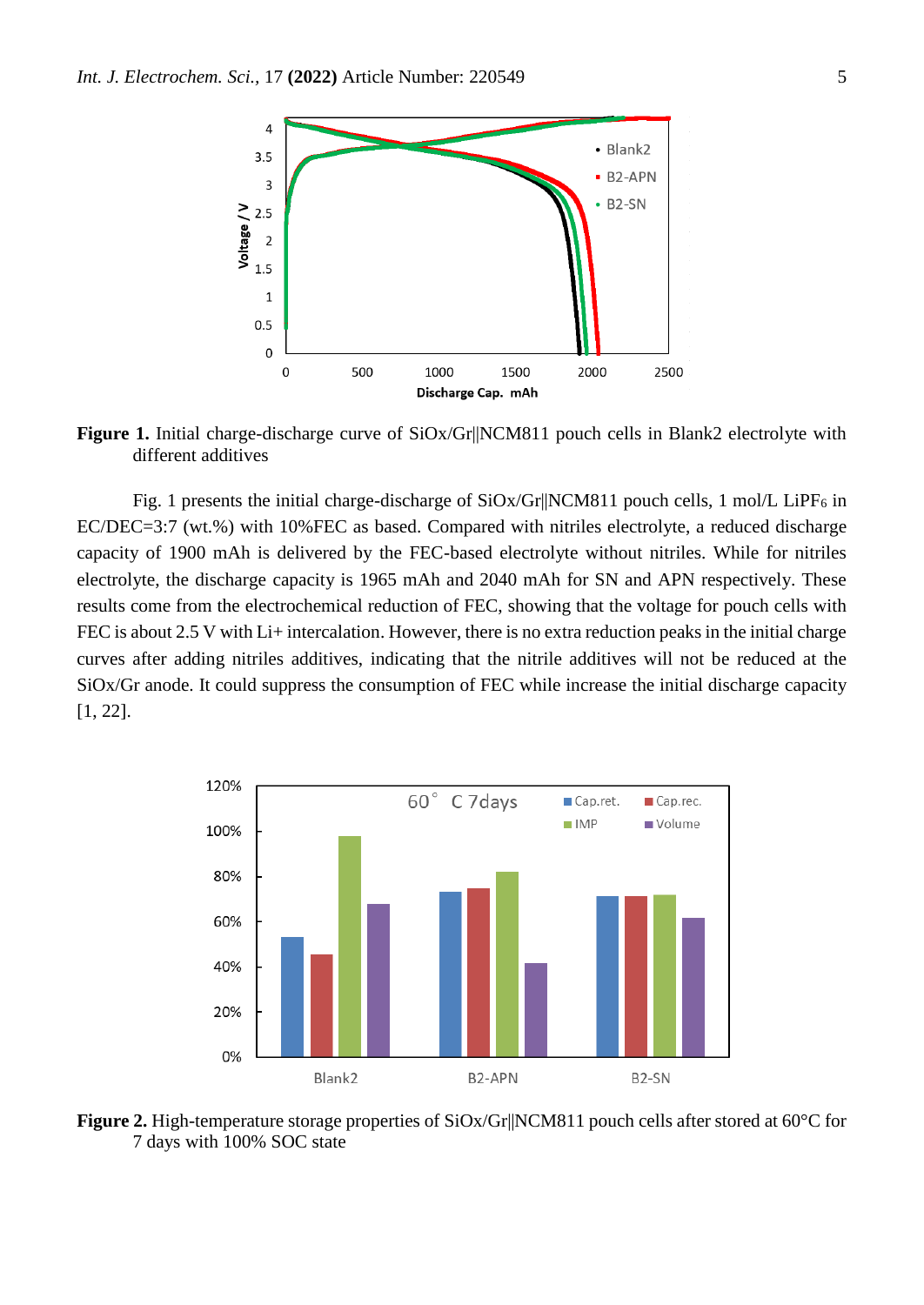The inferior performance of FEC emerges in the volume expansion and gas generation during high temperature storage. Nitriles additives are used for improving high temperature performance for commercial LCO cells [4, 29]. To test whether nitriles additive still has the same advantages at high nickel –silicon system, tests were carried out on SiOx/Gr||NCM811based pouch cells.

For commercial pouch batteries, one of the most important evaluation index is the high temperature storage performance. Fig. 2 demonstrates how did the SiOx/Gr||NCM811 pouch cells perform in high temperature storage with and without nitrile additive after stored at 60 °C for 7 days with 100% SOC state. At first, all cells were discharged to 3.0 V and then charged to 4.2V with 0.5 C at room temperature after storage. Fig. 2 collected and compared the capacity recovery (Rec.), performances of capacity retention (Ret.), swelling and impedance (IMP) growth respectively. Taking pouch cells with blank2 electrolyte as comparison, part of the results can be realized. Firstly, pouch cells without any nitriles (Blank2) appear highest IMP growth after being reserved at 60 °C for 7 days. The IMP growth is about 100% and volume increase by almost 70% for blank2. While for nitriles electrolyte, the IMP growth is about  $\sim 70\%$  and  $\sim 80\%$ , and volume growth is  $\sim 60\%$  and  $\sim 40\%$  for B2-SN and B2-APN. At the same time, both nitriles could improve the capacity Ret. and capacity Rec. after storage prominently. These results indicate that nitriles could also enhance the high temperature performance for SiOx/Gr||NCM811 pouch cells, showing the same trend with high voltage LCO cells. We can draw the conclusions that the deterioration of elevated temperature performance of SiOx/Gr||NCM811 pouch cells is more related with cathode materials. Therefore, the selection of the additives which could protect the cathode materials is an effective method to inhibit high temperature performance failure.



**Figure 3.** Rate discharge capacity of SiOx/Gr||NCM811 pouch cells after stored at 60°C for 7 days

Except for high temperature storage performance, rate performance is also an important thing that needs special attention. Generally speaking, nitriles will increase the impedance and influence the rate performance in the high voltage LCO cell. **Fig. 3** displays rate discharge capacity of  $SiO<sub>x</sub>/Gr||NCM811$  pouch cells with and without nitriles before and after the storage in high temperature. Firstly, pouch cell with and without nitriles showed no big difference of rate performance in high temperature, whether at 0.2C or 1.0C. Secondly, after HT storage, still no obvious difference occurs on discharge capacity for pouch cells with and without nitriles at 0.2C. However, at a big current of 1.0C,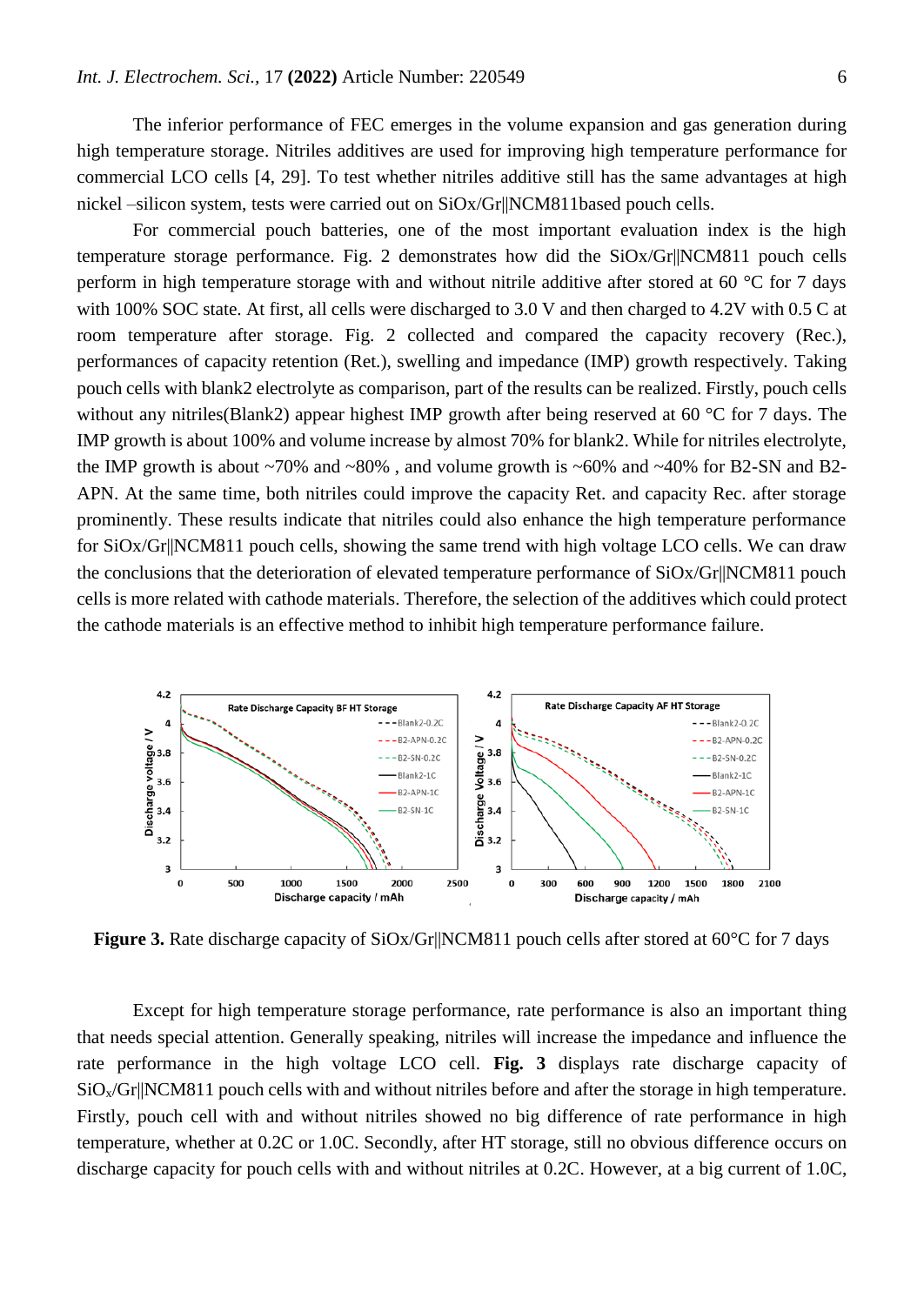a noticeable distinction emerges with, the pouch cell discharge capacity of 1169 (with APN), 912 (with SN) and 527mAh(without nitriles) respectively. The results showed that in the system of SiOx/Gr||NCM811, nitriles are in favor of rate current discharge, especially for high rate current. The reason is the FEC high temperature failure mechanism which leads to the deterioration of rate discharge performance without nitriles. While the electrolyte with nitriles could protect cathode and reduce the failure of FEC.



**Figure 4.** ICP results showing the amounts of the transition metal (Co, Mn, Ni) in SiO/Gr anodes retrieved from NCM811-SiO/Gr full cells after storage for 7 days at 60°C

We have discussed the effective influence of nitriles in FEC electrolyte at NCM811-SiO/Gr, nitrile which can improve elevated temperature performance and high rate discharge obviously. Some mechanism is discussed as following.



**Figure 5.** residue contents of FEC during initial, 3.2V, 4.2V and after 3 cycles from NCM811-SiO/Gr full cells

In the author's last paper, attenuation mechanism of FEC has been discussed. We found that metal ion will be dissolved out of cathode, then deposited on anode. In this paper, deposition of transition metal ion (Ni, Co, Mn) on the anode was also confirmed by ICP. The anode of SiO/Gr was retrieved from full cells after stored for 7 days at 60°C. The data was listed in Fig.4. Firstly, nitriles additives could reduce metal ion dissolution, especially for Co ion. Almost no Co ion was observed at anode for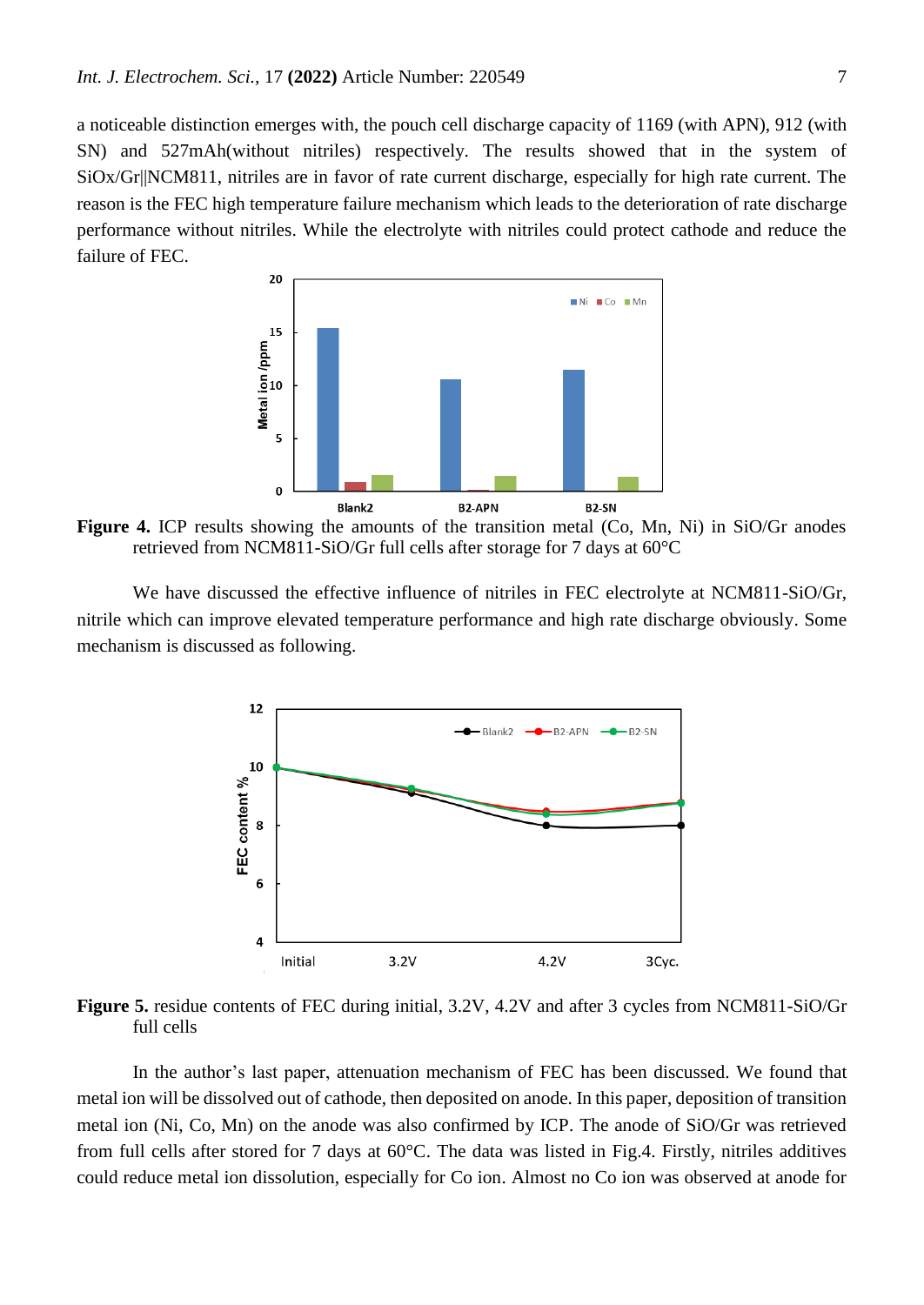SN additive and APN has the priority of inhibiting Ni ion dissolution. Secondly, the quantities of transition metal Ni ion in the silicon anode was much higher compared to Co and Mn ion. Similarly, nitriles could also decrease Ni ion dissolution. We estimate that transition metal ions are more severely dissolved in the FEC electrolyte on the basis of these results. APN and SN could form the protecting CEI film on cathode and reduce the content of metal ion dissolution form cathode.

For the further exploration of the mechanism of nitriles additives in the FEC electrolyte, the consumption of FEC at different stage is tested. Fig. 5 shows the residue contents of FEC from NCM811- SiO/Gr full cells. In the four charge procedures: initial, charge to 3.2V, charge to 4.2V in 3 cycles. Usually, we assume that the consumption before 3.2V comes from anode and the consumption from 3.2 to 4.2V comes from cathode. So it can be concluded that FEC could be consumed both at anode and cathode [30,31]. From the data, the contents of FEC reduce from 10% to 8% in blank2, and the consumption of FEC is 2%. While the electrolyte with nitrile has the obvious lower FEC consumption compared with blank2, from 10% to ~8.8% for APN and SN within electrolyte. It indicates that the consumption of FEC is reduced by adding nitriles additive, and it could explain the former high temperature performance. For the electrolytes containing nitriles, gassing problems arised from reduction of FEC are inhibited in some extent.



**Figure 6.** SEM images of SiOx/Gr anode after stored at 60°C for 7 days with 100% SOC state (a) Blank2; (b) B2-APN; (c) B2-SN

With the help of SEM, Microstructure were detected to evaluate their morphology of SiOx/Gr anode. Fig. 6 (a), (b) and (c) show SEM profiles of SiOx/Gr anode pouch cells without nitriles with APN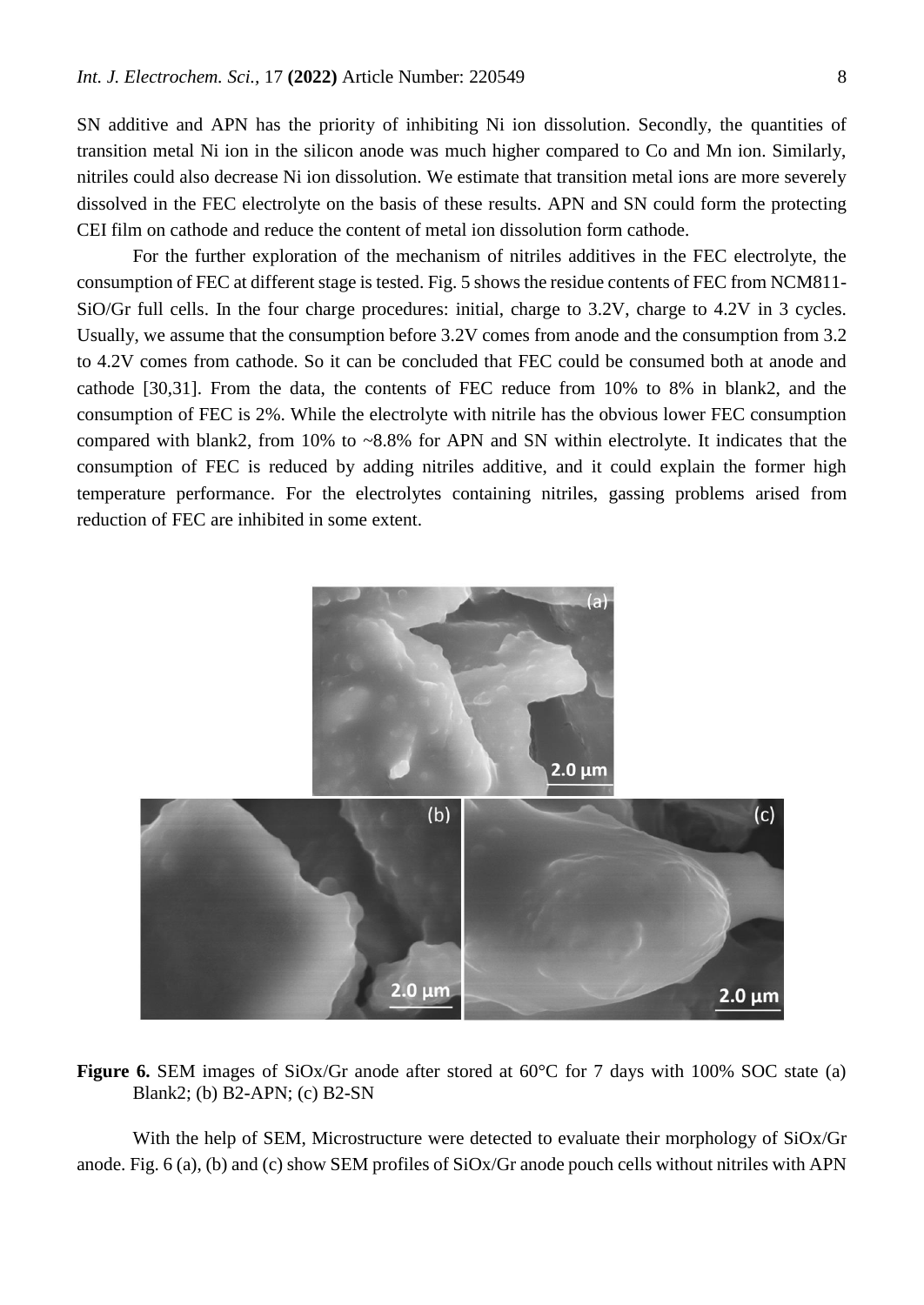and with SN respectively. Without nitriles, it shows that the surface of SiO/Gr anode was rough covered with many microgroove, which is derived from the decomposition by-products of electrolyte. In the contrast, the surface of SiO/Gr anode were both smooth with nitriles additive utilization. Especially for the electrolyte which contain APN, there is not any cracking at the surface of SiO/Gr anode. The contrast represents that the nitriles additive is beneficial to the stable and smooth SEI forming in FEC electrolyte system.



**Figure 7.** Electrochemical impedance spectroscopy (EIS) of SiO/Gr|Li half cells in Blank1 based electrolyte (a) before cycling; (b) after 100 cycling.

Fig. 7 (a) shows the electrochemical impedance spectroscopy (EIS) of SiO/Gr|Li based on Blank1 electrolyte with half cells measured at 50% SOC before cycling. The high-frequent semicircle can be corresponding to the interface resistance between SEI and both electrodes, and the intermediatefrequent semicircle are related to the charge-transfer resistance (Rct) in the interface of electrode and electrolyte [32]. The Warburg impedance at low frequency arises from the Li+ ion diffusion process in the interface of electrolyte/SiO/Gr anode. In comparison to Blank1 half coin cell, nitriles additive usage can reduce the polarization resistance. Meanwhile, we found APN has smaller resistance than SN additive. EIS results after 100 cycles are presented in Fig. 7 (b) with almost no big difference between APN and SN additive. Both of them could decrease the impedance of SiO/Gr anode compared with blank1. The results attributed to the excellent SEI decoration function of nitriles.

### **4. CONCLUSION**

In summary, two kinds of nitriles were used as NCM811-SiO/Gr pouch cells electrolyte additive. Both APN and SN could decrease HF of the electrolyte from the decomposition of FEC, and can also help to produce stable SEI, restrict the decomposition of FEC additive and improve the high temperature performance of pouch cell, especially for the performance of high temperature storage and rate discharge after HT. In the aspect of SiO/Gr anode, through SEM images, nitriles could improve the morphology of SiOx/Gr anode and decrease the impedance after cycle. In the aspect of NCM811 cathode, nitriles could reduce the dissolution of metal ion of cathode. In brief, for high nickel-silicon pouch cell, since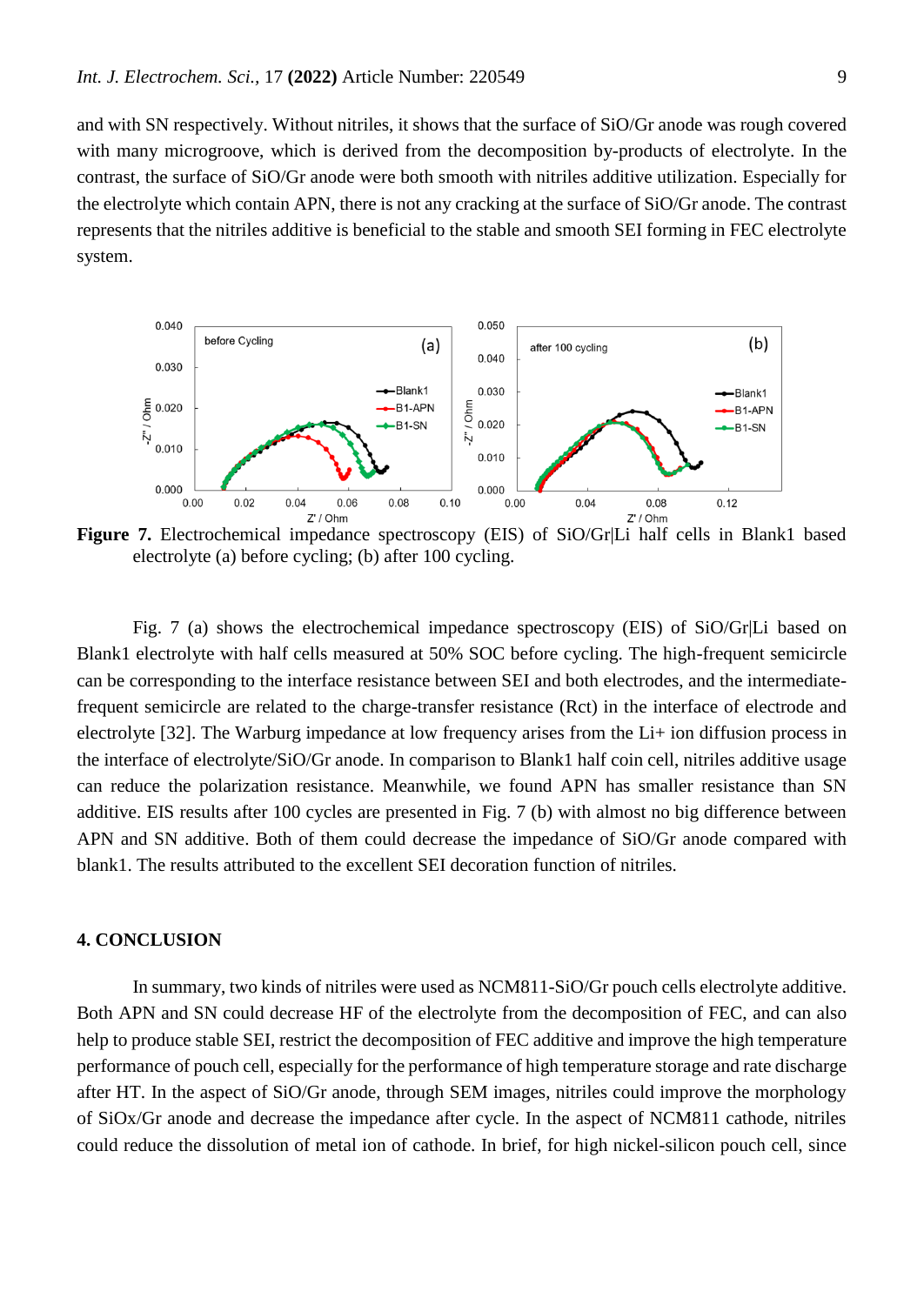FEC is an indispensable additive, nitriles could help to reduce the side reaction from FEC and the battery electrochemical performance is improved in this way.

## ACKNOWLEDGEMENTS

We gratefully acknowledge the financial support of the National Natural Science Foundation of China (21773167, 22179090).

#### **References**

- 1. E. Markevich, G. Salitra, D. Aurbach, *ACS Energy Lett.*, 2 (2017) 1337–1345.
- 2. K. Chayambuka, G. Mulder, D.L. Danilov, P.H.L. Notten, *Adv. Energy Mater.*, 10 (2020) 1–11.
- 3. N. Paul, J. Wandt, S. Seidlmayer, S. Schebesta, M.J. Mühlbauer, O. Dolotko, H.A. Gasteiger, R. Gilles, *J. Power Sources*, 345 (2017) 85–96.
- 4. B. Deng, D. Sun, Q. Wan, H. Wang, T. Chen, X. Li, M. Qu, G. Peng, *Acta Chim. Sinica*, 76 (2018) 259.
- 5. S.S. Zhang, *J. Power Sources*, 162 (2006) 1379–1394.
- 6. J. Zhao, X. Zhang, Y. Liang, Z. Han, S. Liu, W. Chu, H. Yu, *ACS Energy Lett.* (2021) 2552–2564.
- 7. X. Wu, K. Song, X. Zhang, N. Hu, L. Li, W. Li, L. Zhang, H. Zhang, *Front. Energy Res.*, 7 (2019)  $1-17.$
- 8. K. Clemens, *Design News* (2019).
- 9. S. Zhang, M. He, C.-C. Su, Z. Zhang, *Current Opinion in Chemical Engineering*, 13 (2016) 24–35.
- 10. S. Dalavi, P. Guduru, B.L. Lucht, *J. Electrochem. Soc.*, 159 (2012) A642–A646.
- 11. K. Wang, L. Xing, Y. Zhu, X. Zheng, D. Cai, W. Li, *J. Power Sources*, 342 (2017) 677–684.
- 12. J. Xia, J.E. Harlow, R. Petibon, J.C. Burns, L.P. Chen, J.R. Dahn, *J. Electrochem. Soc.*, 161 (2014) A547–A553.
- 13. F. An, H. Zhao, W. Zhou, Y. Ma, P. Li, *Sci Rep*, 9 (2019) 14108.
- 14. B. Han, C. Liao, F. Dogan, S.E. Trask, S.H. Lapidus, J.T. Vaughey, B. Key, *ACS Appl. Mater. Interfaces*, 11 (2019) 29780–29790.
- 15. X. Li, Z. Yin, X. Li, C. Wang, *Ionics*, 20 (2014) 795–801.
- 16. K. Schroder, J. Alvarado, T.A. Yersak, J. Li, N. Dudney, L.J. Webb, Y.S. Meng, K.J. Stevenson, *Chem. Mater.*, 27 (2015) 5531–5542.
- 17. L. Chen, K. Wang, X. Xie, J. Xie, *J. Power Sources*, 174 (2007) 538–543.
- 18. D. Xu, Y. Kang, J. Wang, S. Hu, Q. Shi, Z. Lu, D. He, Y. Zhao, Y. Qian, H. Lou, Y. Deng, *J. Power Sources*, 437 (2019) 226929.
- 19. J.-G. Han, M.-Y. Jeong, K. Kim, C. Park, C.H. Sung, D.W. Bak, K.H. Kim, K.-M. Jeong, N.-S. Choi, *J. Power Sources*, 446 (2020) 227366.
- 20. T. Hou, G. Yang, N.N. Rajput, J. Self, S.-W. Park, J. Nanda, K.A. Persson, *Nano Energy*, 64 (2019) 103881.
- 21. M.A. Philip, R.T. Haasch, J. Kim, J. Yang, R. Yang, I.R. Kochetkov, L.F. Nazar, A.A. Gewirth, *Batteries & Supercaps* (2020) batt.202000192.
- 22. K. Kim, I. Park, S.-Y. Ha, Y. Kim, M.-H. Woo, M.-H. Jeong, W.C. Shin, M. Ue, S.Y. Hong, N.-S. Choi, *Electrochim. Acta*, 225 (2017) 358–368.
- 23. J. Xu, W.-H. Yao, Y.-W. Yao, Z. Wang, *ACTA PHYSICO-CHIMICA SINICA*, 25 (2009).
- 24. Fangrong Hu, M.Z. *Chin. Phys. B*, 30 (2021) 68202–068202.
- 25. Y. Abu-Lebdeh, I. Davidson, *J. Electrochem. Soc.*, 156 (2009) A60.
- 26. S. Li, D. Zhao, P. Wang, X. Cui, F. Tang, *Electrochim. Acta*, 222 (2016) 668–677.